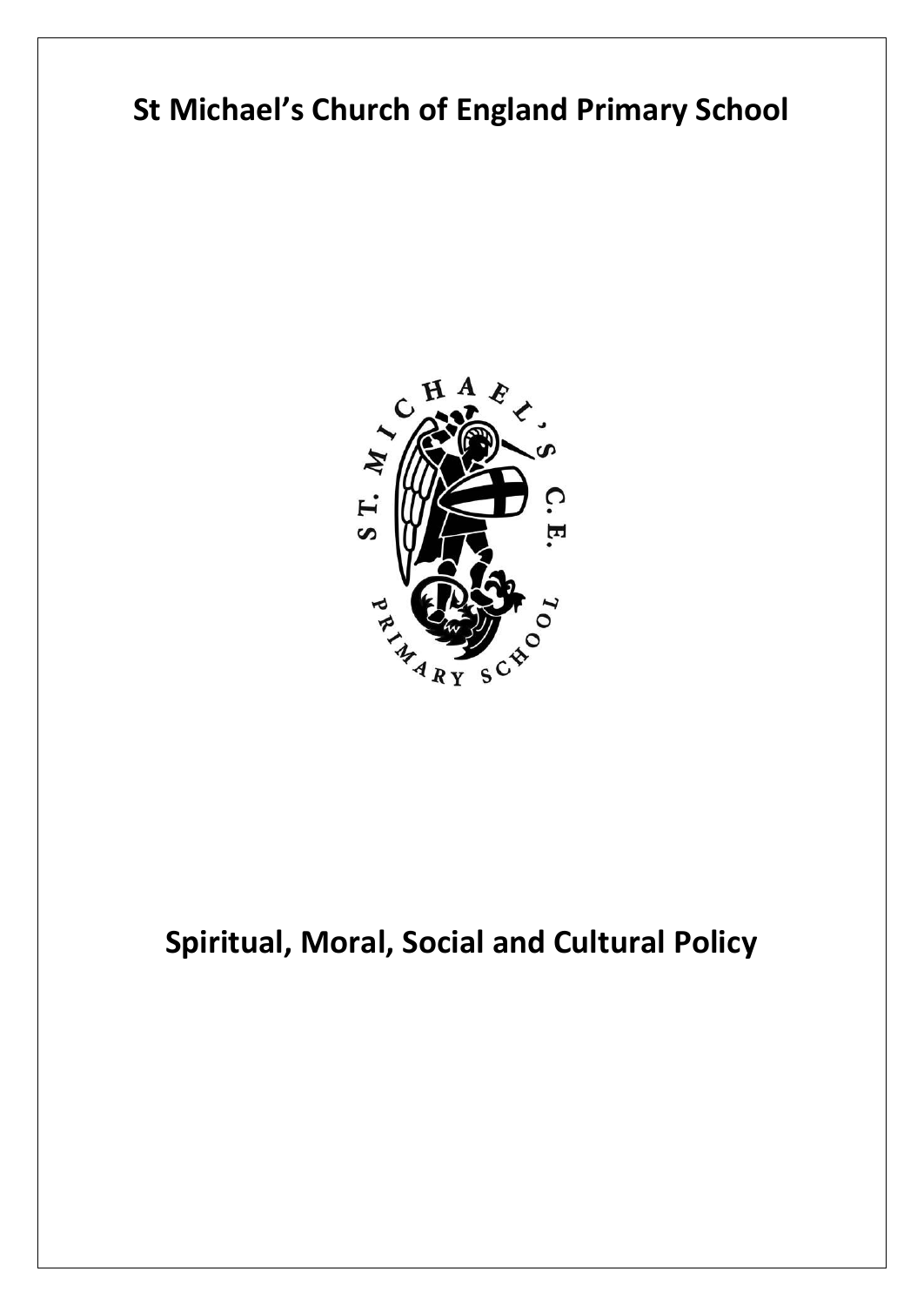## **Our Vision**

Whoever you are, wherever you're from, whatever you believe, we welcome you into our loving, learning community. This is a place that nurtures everyone with the wisdom and resilience to face all that life brings. Each and every person has the opportunity to flourish here and achieve their God-given potential.

#### **Introduction**

This school promotes a Christian ethos, and, by example and direct teaching, follows and promotes the teachings of Jesus, whilst recognising that not all of its members will be practising Christians.

We recognise that the personal development of pupils, spiritually, morally, socially and culturally, plays a significant part in their ability to learn and achieve.

We therefore aim to provide an education that provides pupils with opportunities to explore and develop their own values and beliefs, spiritual awareness, high standards of personal behaviour, a positive caring attitude towards other people, an understanding of their social and cultural traditions and an appreciation of the diversity and richness of other cultures.

This is a whole school issue.

All curriculum areas have a contribution to make to the child's spiritual, moral, social and cultural development and opportunities for this will be planned in each area of the curriculum.

The integrity and spirituality of pupils from other faith backgrounds will be respected and explored. The diversity of spiritual traditions will be recognised, and pupils will be given access to alternative views.

All adults will model and promote expected behaviour, treating all people as unique and valuable individuals and showing respect for pupils and their families.

The school community will be a place where pupils can find acceptance for themselves as unique individuals, and where forgiveness and the opportunity to start again is fundamental to the ethos of the school.

Pupils should learn to differentiate between right and wrong in as far as their actions affect other people. They will be encouraged to value themselves and others.

Pupils should understand the need for rules and the need to abide by rules for the good of everyone. School and classroom rules should reflect, reiterate, promote and reward acceptable behaviour and provide opportunities to celebrate pupils' work and achievements.

All curriculum areas should seek to use illustrations and examples drawn from as wide a range of cultural contexts as possible. This will be reflected in teacher's planning and purchasing decisions.

Spiritual, Moral, Social and Cultural Policy Approved: LGB 24.03.22 Next review: March 2025

St Michael's CEP School is a trading name of the Tenterden Schools Trust, a charitable company limited by guarantee registered in England and Wales (registered number 07736448). Registered office: Ashford Road, Tenterden, Kent TN30 6LT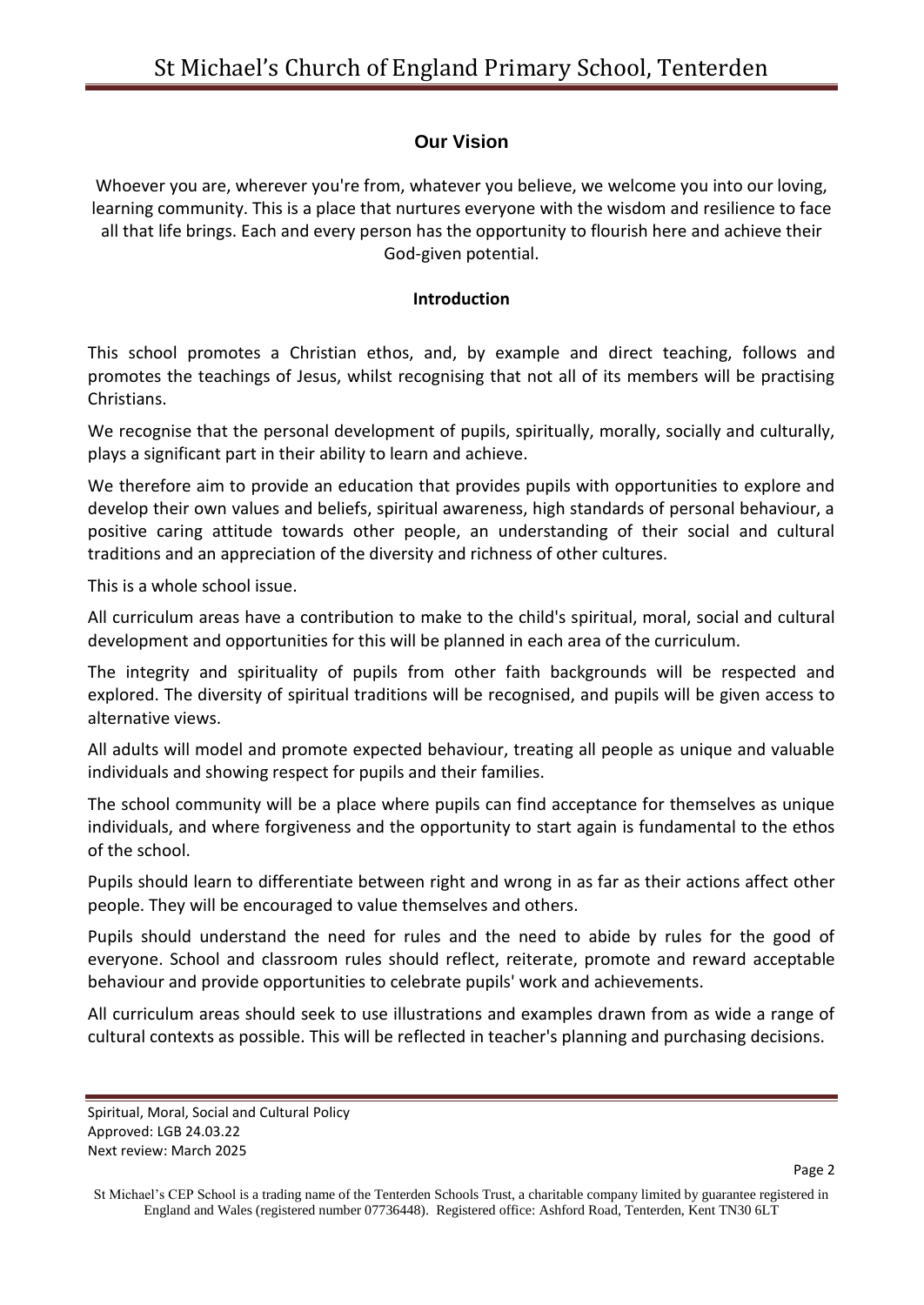#### **General Aims**

- To ensure that everyone connected with the school is aware of our values and principles.
- To ensure a consistent approach to the delivery of SMSC issues through the curriculum and the general life of the school.
- To ensure that a pupil's education is set within a context that is meaningful and appropriate to their age, aptitude and background.
- To ensure that pupils know what is expected of them and why.
- To give each pupil a range of opportunities to reflect upon and discuss their beliefs, feelings and responses to personal experience.
- To enable pupils to develop an understanding of their individual and group identity.
- To enable pupils to begin to develop an understanding of their social and cultural environment and an appreciation of the many cultures that now enrich our society.
- To give each pupil the opportunity to explore social and moral issues, and develop a sense of social and moral responsibility.

## **Spiritual Development**

As a school we aim to provide learning opportunities that will enable pupils to:

- Develop their self-knowledge, self-esteem and self confidence in their learning experience.
- Develop their capacity for critical and independent thought.
- Foster their emotional life and express their feelings.
- To develop a sense of awe and wonder.
- Experience moments of stillness and reflection.
- Discuss their beliefs, feelings, values and responses to personal experiences.
- Form and maintain worthwhile and satisfying relationships with their peers and adults.
- Reflect on, consider and celebrate the wonders and mysteries of life.
- Recognise and reflect on Christian approaches to Spiritual Development.

#### **Moral development**

As a school we aim to provide learning opportunities that will enable pupils to:

- Recognise the unique value of each individual.
- Recognise the challenge of Jesus' teaching.

St Michael's CEP School is a trading name of the Tenterden Schools Trust, a charitable company limited by guarantee registered in England and Wales (registered number 07736448). Registered office: Ashford Road, Tenterden, Kent TN30 6LT

Spiritual, Moral, Social and Cultural Policy Approved: LGB 24.03.22 Next review: March 2025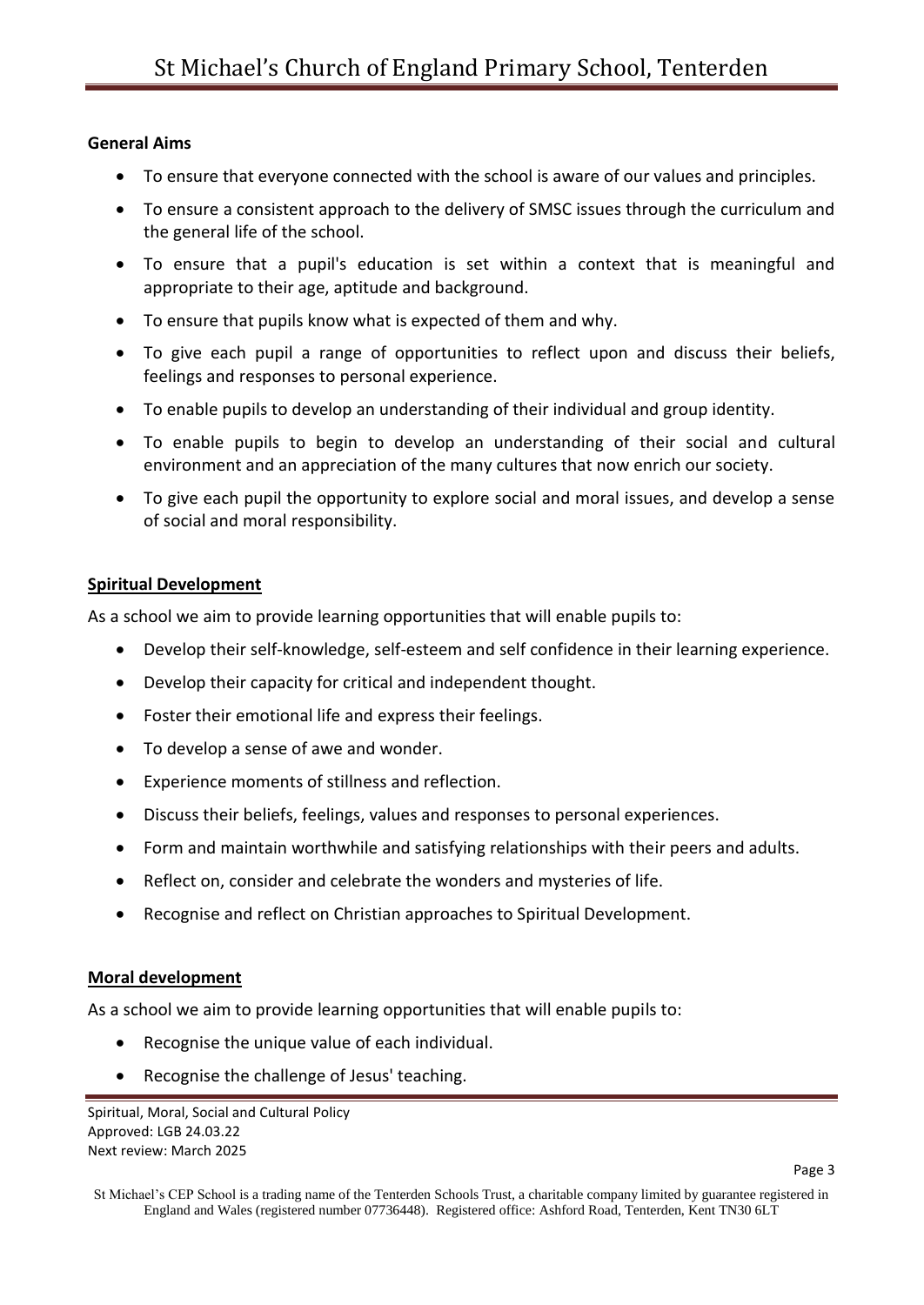- Listen and respond appropriately to the views of others.
- Gain the confidence to cope with setbacks and learn from mistakes.
- Take initiative and act responsibly with consideration for others.
- Distinguish between right and wrong and to respect the civil and criminal law of England..
- Show respect for the environment.
- Make informed and independent judgments.

#### **Social Development**

As a school we aim to promote opportunities that will enable pupils to:

- Develop an understanding of their individual and group identity.
- Learn about service in the school and wider community and to understand how they can contribute positively in the lives of those living and working in the locality of the school and to society more widely.
- Enable pupils to acquire a broad general knowledge of and respect for public institutions and services in England.
- Encourage respect for other people
- Encourage respect for democracy and support for participation in the democratic processes, including respect for the basis on which the law is made and applied in England.
- Understand how citizens can influence decision-making through the democratic process.
- Appreciate that living under the rule of law protects everyone and is essential for their wellbeing and safety
- Begin to understand the Christian imperative for social justice and a concern for the disadvantaged.

## **Cultural Development**

As a school we aim to promote opportunities that will enable pupils to:

- Recognise the value and richness of cultural diversity in Britain, and how these influence individuals and society.
- Understand the importance of identifying and combatting discrimination
- Recognise Christianity as a world faith.
- Develop an understanding of their social and cultural environment. Further tolerance and harmony between different cultural traditions allowing pupils to appreciate and respect

Spiritual, Moral, Social and Cultural Policy Approved: LGB 24.03.22 Next review: March 2025

St Michael's CEP School is a trading name of the Tenterden Schools Trust, a charitable company limited by guarantee registered in England and Wales (registered number 07736448). Registered office: Ashford Road, Tenterden, Kent TN30 6LT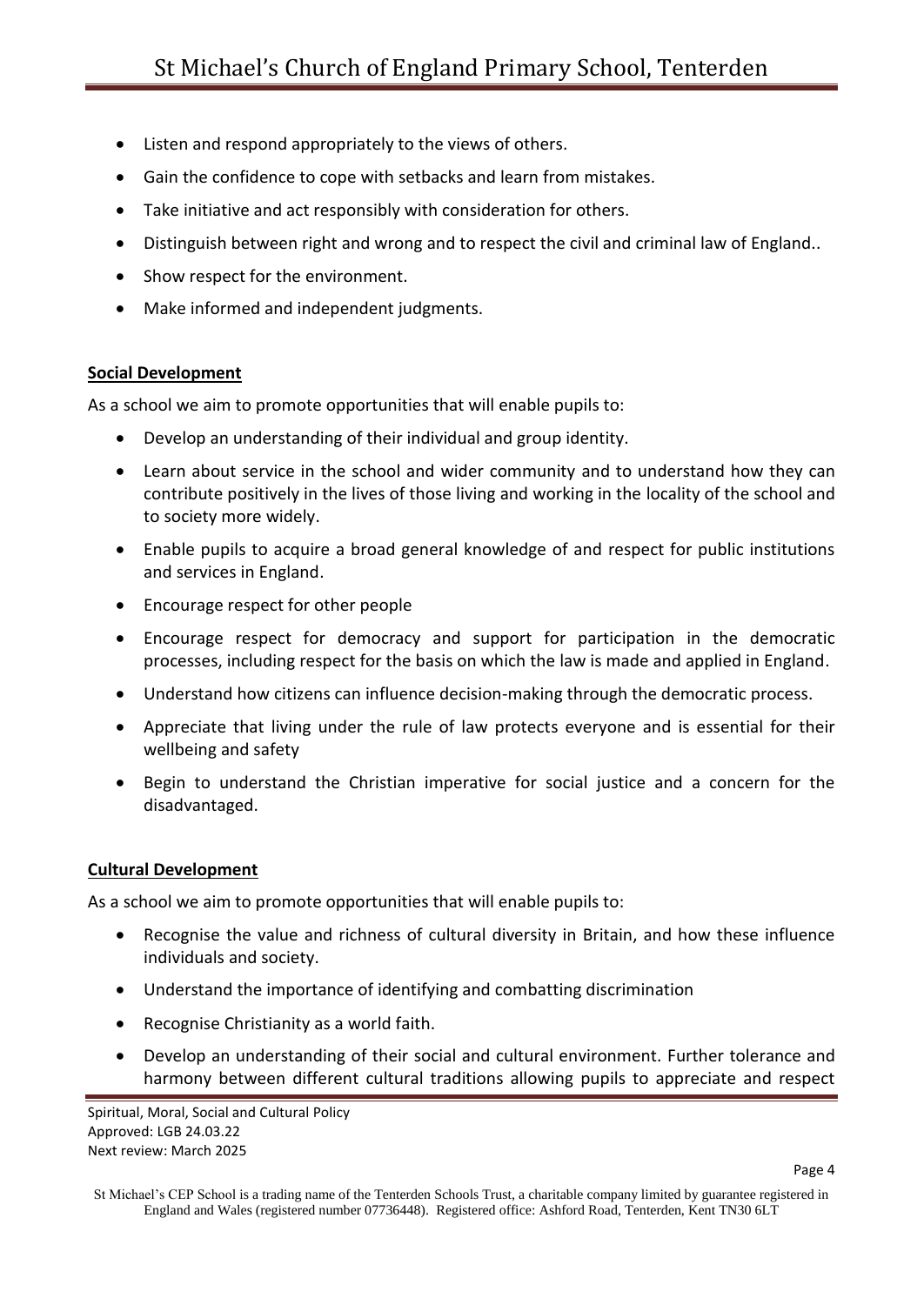their own and other cultures.

 Develop an understanding of Britain's local, national, European, Commonwealth and global dimensions.

## **Teaching and Organisation**

Development in SMSC will take place across all curriculum areas, within activities that encourage pupils to recognise the spiritual dimension of their learning, reflect on the significance of what they are learning, and to recognise any challenges that there may be to their own attitude and lifestyle.

All curriculum areas should seek illustrations and examples drawn from as wide a range of cultural contexts as possible.

Class discussions and circle time will give pupils opportunities to:

- Talk about personal experiences and feelings.
- Express and clarify their own ideas and beliefs.
- Speak about difficult events, eg bullying, death etc.
- Share thoughts and feelings with other people.
- Explore relationships with friends/family/others.
- Consider others' needs and behaviour.
- Show empathy with others in the school and beyond.
- Develop self-esteem and a respect for others.
- Develop a sense of belonging.
- Develop the skills and attitudes that enable pupils to develop socially, morally, spiritually and culturally — eg empathy, respect, open mindedness, sensitivity, critical awareness

Many curriculum areas provide opportunities to:

- Listen and talk to each other.
- Learn an awareness of treating all as equals.
- Agree and disagree.
- Take turns and share equipment.
- Work cooperatively and collaboratively.

Spiritual, Moral, Social and Cultural Policy Approved: LGB 24.03.22 Next review: March 2025

St Michael's CEP School is a trading name of the Tenterden Schools Trust, a charitable company limited by guarantee registered in England and Wales (registered number 07736448). Registered office: Ashford Road, Tenterden, Kent TN30 6LT